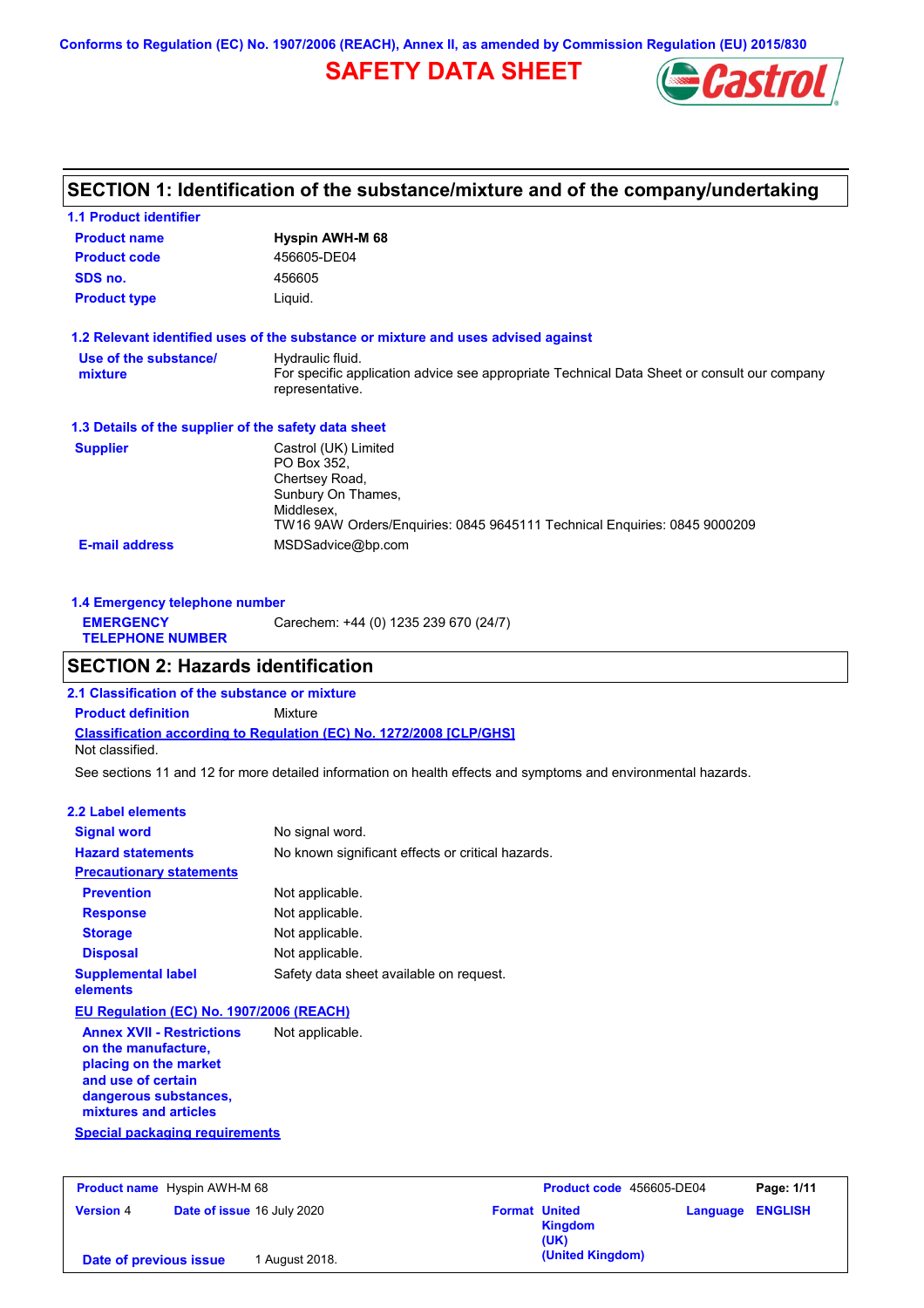## **SECTION 2: Hazards identification**

| <b>Containers to be fitted</b><br>with child-resistant<br>fastenings                                                     | Not applicable.                                                                                                                                                                                                                                                                        |
|--------------------------------------------------------------------------------------------------------------------------|----------------------------------------------------------------------------------------------------------------------------------------------------------------------------------------------------------------------------------------------------------------------------------------|
| <b>Tactile warning of danger</b>                                                                                         | Not applicable.                                                                                                                                                                                                                                                                        |
| 2.3 Other hazards                                                                                                        |                                                                                                                                                                                                                                                                                        |
| <b>Results of PBT and vPvB</b><br>assessment                                                                             | Product does not meet the criteria for PBT or vPvB according to Regulation (EC) No. 1907/2006,<br>Annex XIII.                                                                                                                                                                          |
| <b>Product meets the criteria</b><br>for PBT or vPvB according<br>to Regulation (EC) No.<br><b>1907/2006, Annex XIII</b> | This mixture does not contain any substances that are assessed to be a PBT or a vPvB.                                                                                                                                                                                                  |
| Other hazards which do<br>not result in classification                                                                   | Defatting to the skin.<br>Note: High Pressure Applications<br>Injections through the skin resulting from contact with the product at high pressure constitute a<br>major medical emergency.<br>See 'Notes to physician' under First-Aid Measures, Section 4 of this Safety Data Sheet. |

## **SECTION 3: Composition/information on ingredients**

| <b>3.2 Mixtures</b>                              |                                                                                        |    |                                               |             |
|--------------------------------------------------|----------------------------------------------------------------------------------------|----|-----------------------------------------------|-------------|
| <b>Product definition</b>                        | Mixture                                                                                |    |                                               |             |
|                                                  | Highly refined base oil (IP 346 DMSO extract < 3%). Proprietary performance additives. |    |                                               |             |
| <b>Product/ingredient</b><br>name                | <b>Identifiers</b>                                                                     | %  | <b>Regulation (EC) No.</b><br>1272/2008 [CLP] | <b>Type</b> |
| Base oil - unspecified                           | Varies - See Key to<br>abbreviations                                                   | ≤5 | Asp. Tox. 1, H304                             | $[1]$       |
|                                                  | See Section 16 for the full text of the H statements declared above.                   |    |                                               |             |
| <u>Type</u>                                      |                                                                                        |    |                                               |             |
| FOI Ordentenes mille a maghalassa sugasma ligall | [1] Substance classified with a health or environmental hazard                         |    |                                               |             |

[2] Substance with a workplace exposure limit

[3] Substance meets the criteria for PBT according to Regulation (EC) No. 1907/2006, Annex XIII

[4] Substance meets the criteria for vPvB according to Regulation (EC) No. 1907/2006, Annex XIII

[5] Substance of equivalent concern

[6] Additional disclosure due to company policy

Occupational exposure limits, if available, are listed in Section 8.

### **SECTION 4: First aid measures**

### **4.1 Description of first aid measures**

| Eye contact                       | In case of contact, immediately flush eyes with plenty of water for at least 15 minutes. Eyelids<br>should be held away from the eyeball to ensure thorough rinsing. Check for and remove any<br>contact lenses. Get medical attention. |
|-----------------------------------|-----------------------------------------------------------------------------------------------------------------------------------------------------------------------------------------------------------------------------------------|
| <b>Skin contact</b>               | Wash skin thoroughly with soap and water or use recognised skin cleanser. Remove<br>contaminated clothing and shoes. Wash clothing before reuse. Clean shoes thoroughly before<br>reuse. Get medical attention if irritation develops.  |
| <b>Inhalation</b>                 | If inhaled, remove to fresh air. Get medical attention if symptoms occur.                                                                                                                                                               |
| <b>Ingestion</b>                  | Do not induce vomiting unless directed to do so by medical personnel. Get medical attention if<br>symptoms occur.                                                                                                                       |
| <b>Protection of first-aiders</b> | No action shall be taken involving any personal risk or without suitable training.                                                                                                                                                      |

### **4.2 Most important symptoms and effects, both acute and delayed**

See Section 11 for more detailed information on health effects and symptoms.

| <b>Potential acute health effects</b> |                                                                                                     |
|---------------------------------------|-----------------------------------------------------------------------------------------------------|
| <b>Inhalation</b>                     | Vapour inhalation under ambient conditions is not normally a problem due to low vapour<br>pressure. |
| <b>Ingestion</b>                      | No known significant effects or critical hazards.                                                   |
| <b>Skin contact</b>                   | Defatting to the skin. May cause skin dryness and irritation.                                       |
| Eye contact                           | No known significant effects or critical hazards.                                                   |
|                                       | Delayed and immediate effects as well as chronic effects from short and long-term exposure          |

| <b>Product name</b> Hyspin AWH-M 68 |                                   | Product code 456605-DE04 |                        | Page: 2/11              |  |
|-------------------------------------|-----------------------------------|--------------------------|------------------------|-------------------------|--|
| <b>Version 4</b>                    | <b>Date of issue 16 July 2020</b> | <b>Format United</b>     | <b>Kingdom</b><br>(UK) | <b>Language ENGLISH</b> |  |
| Date of previous issue              | 1 August 2018.                    |                          | (United Kingdom)       |                         |  |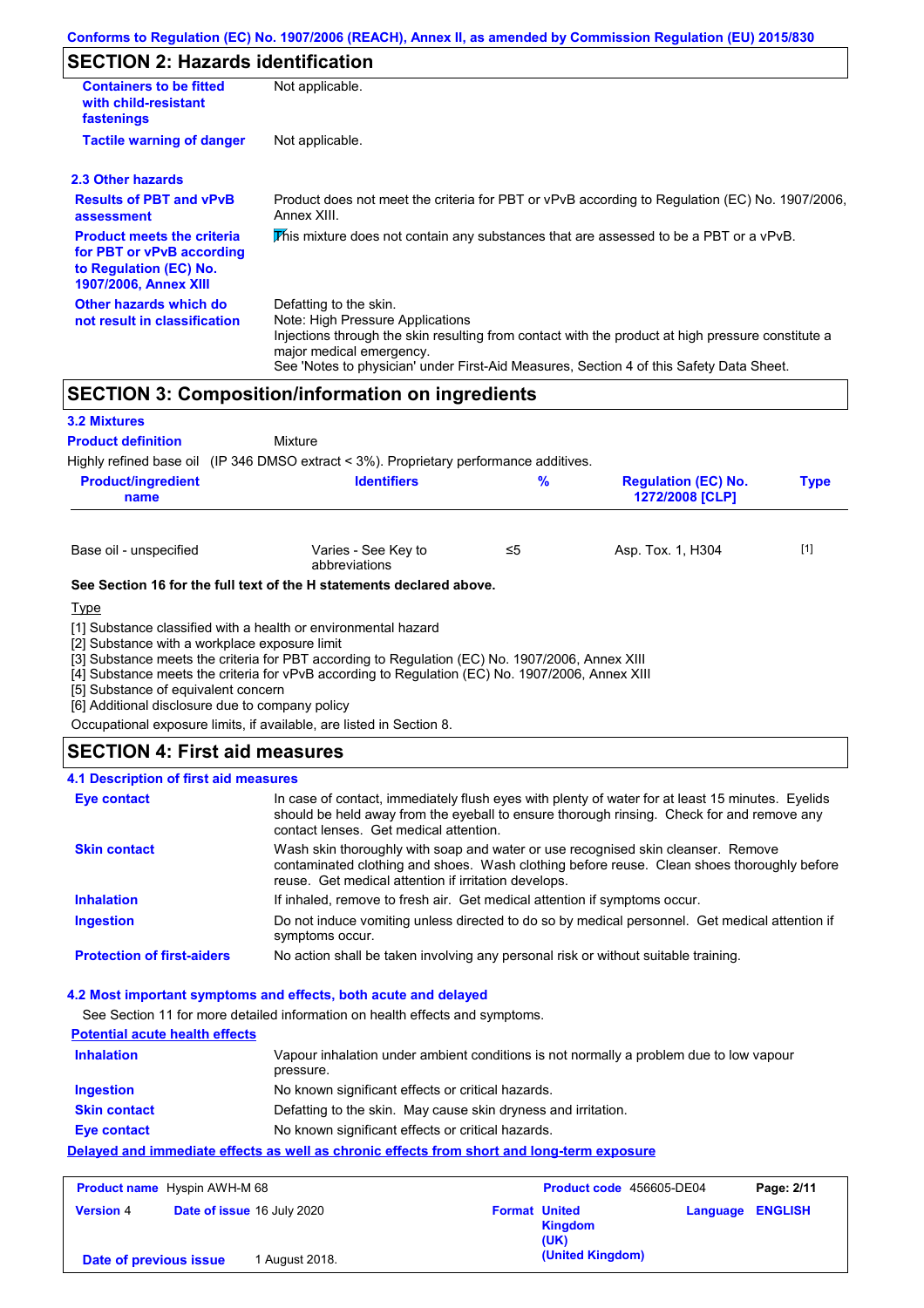## **SECTION 4: First aid measures**

| <b>Inhalation</b>   | Overexposure to the inhalation of airborne droplets or aerosols may cause irritation of the<br>respiratory tract. |
|---------------------|-------------------------------------------------------------------------------------------------------------------|
| <b>Ingestion</b>    | Ingestion of large quantities may cause nausea and diarrhoea.                                                     |
| <b>Skin contact</b> | Prolonged or repeated contact can defat the skin and lead to irritation and/or dermatitis.                        |
| <b>Eye contact</b>  | Potential risk of transient stinging or redness if accidental eye contact occurs.                                 |

### **4.3 Indication of any immediate medical attention and special treatment needed**

| <b>Notes to physician</b> | Treatment should in general be symptomatic and directed to relieving any effects.<br>Note: High Pressure Applications<br>Injections through the skin resulting from contact with the product at high pressure constitute a<br>major medical emergency. Injuries may not appear serious at first but within a few hours tissue<br>becomes swollen, discoloured and extremely painful with extensive subcutaneous necrosis.<br>Surgical exploration should be undertaken without delay. Thorough and extensive debridement<br>of the wound and underlying tissue is necessary to minimise tissue loss and prevent or limit<br>permanent damage. Note that high pressure may force the product considerable distances |
|---------------------------|--------------------------------------------------------------------------------------------------------------------------------------------------------------------------------------------------------------------------------------------------------------------------------------------------------------------------------------------------------------------------------------------------------------------------------------------------------------------------------------------------------------------------------------------------------------------------------------------------------------------------------------------------------------------------------------------------------------------|
|                           | along tissue planes.                                                                                                                                                                                                                                                                                                                                                                                                                                                                                                                                                                                                                                                                                               |

# **SECTION 5: Firefighting measures**

| 5.1 Extinguishing media                                   |                                                                                                                                                                                                                                                                                                                                                                   |  |  |  |
|-----------------------------------------------------------|-------------------------------------------------------------------------------------------------------------------------------------------------------------------------------------------------------------------------------------------------------------------------------------------------------------------------------------------------------------------|--|--|--|
| <b>Suitable extinguishing</b><br>media                    | In case of fire, use foam, dry chemical or carbon dioxide extinguisher or spray.                                                                                                                                                                                                                                                                                  |  |  |  |
| <b>Unsuitable extinguishing</b><br>media                  | Do not use water jet. The use of a water jet may cause the fire to spread by splashing the<br>burning product.                                                                                                                                                                                                                                                    |  |  |  |
| 5.2 Special hazards arising from the substance or mixture |                                                                                                                                                                                                                                                                                                                                                                   |  |  |  |
| <b>Hazards from the</b><br>substance or mixture           | In a fire or if heated, a pressure increase will occur and the container may burst.                                                                                                                                                                                                                                                                               |  |  |  |
| <b>Hazardous combustion</b><br>products                   | Combustion products may include the following:<br>carbon oxides $(CO, CO2)$ (carbon monoxide, carbon dioxide)                                                                                                                                                                                                                                                     |  |  |  |
| 5.3 Advice for firefighters                               |                                                                                                                                                                                                                                                                                                                                                                   |  |  |  |
| <b>Special precautions for</b><br>fire-fighters           | No action shall be taken involving any personal risk or without suitable training. Promptly<br>isolate the scene by removing all persons from the vicinity of the incident if there is a fire.                                                                                                                                                                    |  |  |  |
| <b>Special protective</b><br>equipment for fire-fighters  | Fire-fighters should wear appropriate protective equipment and self-contained breathing<br>apparatus (SCBA) with a full face-piece operated in positive pressure mode. Clothing for fire-<br>fighters (including helmets, protective boots and gloves) conforming to European standard EN<br>469 will provide a basic level of protection for chemical incidents. |  |  |  |

## **SECTION 6: Accidental release measures**

|                                                          | 6.1 Personal precautions, protective equipment and emergency procedures                                                                                                                                                                                                                                                                                                                        |  |  |  |
|----------------------------------------------------------|------------------------------------------------------------------------------------------------------------------------------------------------------------------------------------------------------------------------------------------------------------------------------------------------------------------------------------------------------------------------------------------------|--|--|--|
|                                                          |                                                                                                                                                                                                                                                                                                                                                                                                |  |  |  |
| For non-emergency<br>personnel                           | No action shall be taken involving any personal risk or without suitable training. Evacuate<br>surrounding areas. Keep unnecessary and unprotected personnel from entering. Do not touch<br>or walk through spilt material. Floors may be slippery; use care to avoid falling. Put on<br>appropriate personal protective equipment.                                                            |  |  |  |
| For emergency responders                                 | If specialised clothing is required to deal with the spillage, take note of any information in<br>Section 8 on suitable and unsuitable materials. See also the information in "For non-<br>emergency personnel".                                                                                                                                                                               |  |  |  |
| <b>6.2 Environmental</b><br>precautions                  | Avoid dispersal of spilt material and runoff and contact with soil, waterways, drains and sewers.<br>Inform the relevant authorities if the product has caused environmental pollution (sewers,<br>waterways, soil or air).                                                                                                                                                                    |  |  |  |
| 6.3 Methods and material for containment and cleaning up |                                                                                                                                                                                                                                                                                                                                                                                                |  |  |  |
| <b>Small spill</b>                                       | Stop leak if without risk. Move containers from spill area. Absorb with an inert material and<br>place in an appropriate waste disposal container. Dispose of via a licensed waste disposal<br>contractor.                                                                                                                                                                                     |  |  |  |
| <b>Large spill</b>                                       | Stop leak if without risk. Move containers from spill area. Prevent entry into sewers, water<br>courses, basements or confined areas. Contain and collect spillage with non-combustible,<br>absorbent material e.g. sand, earth, vermiculite or diatomaceous earth and place in container<br>for disposal according to local regulations. Dispose of via a licensed waste disposal contractor. |  |  |  |
|                                                          |                                                                                                                                                                                                                                                                                                                                                                                                |  |  |  |

| <b>Product name</b> Hyspin AWH-M 68 |                            |                |                      | Product code 456605-DE04 | Page: 3/11              |
|-------------------------------------|----------------------------|----------------|----------------------|--------------------------|-------------------------|
| <b>Version 4</b>                    | Date of issue 16 July 2020 |                | <b>Format United</b> | <b>Kingdom</b><br>(UK)   | <b>Language ENGLISH</b> |
| Date of previous issue              |                            | 1 August 2018. |                      | (United Kingdom)         |                         |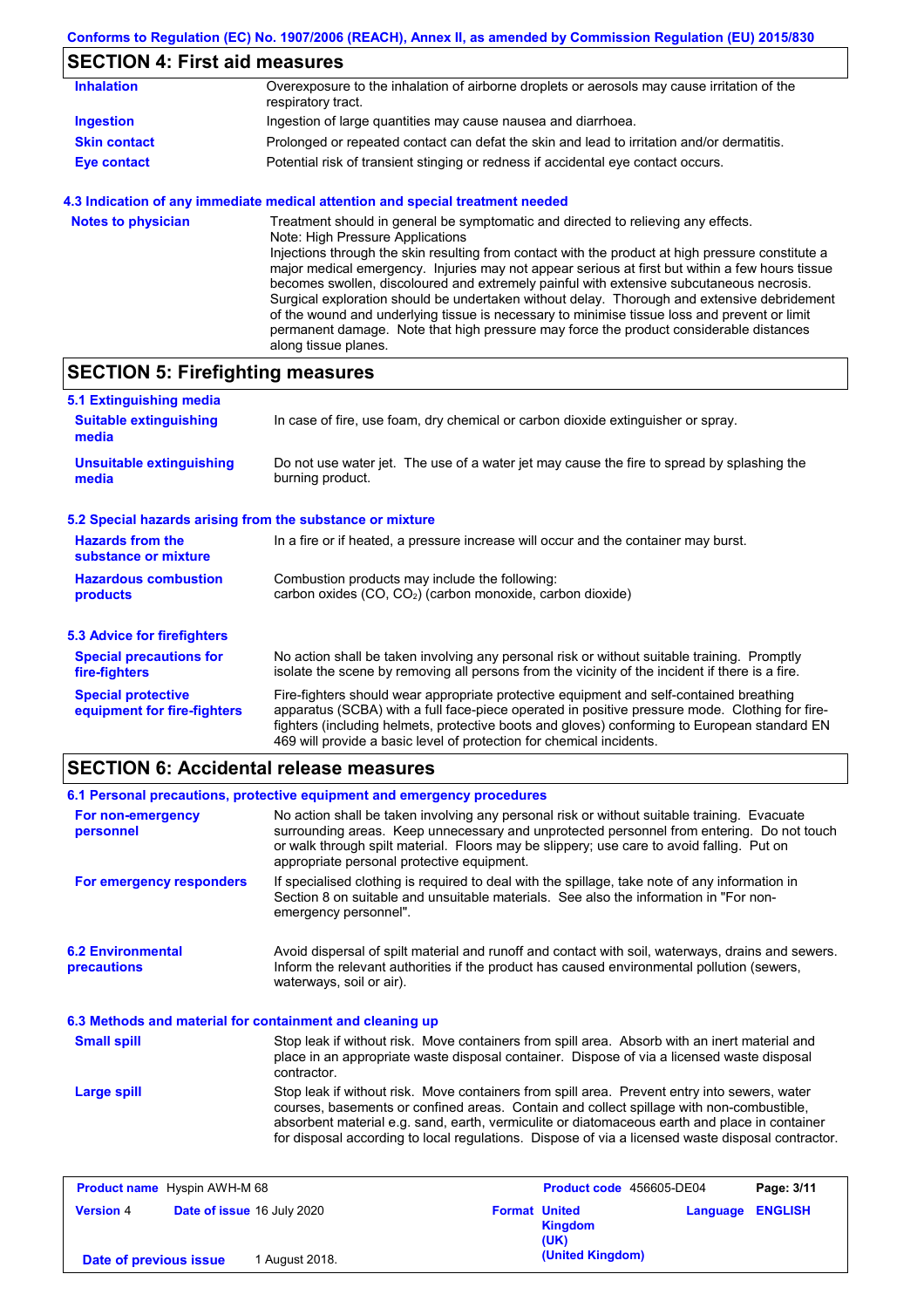## **SECTION 6: Accidental release measures**

| 6.4 Reference to other | See Section 1 for emergency contact information.                            |
|------------------------|-----------------------------------------------------------------------------|
| sections               | See Section 5 for firefighting measures.                                    |
|                        | See Section 8 for information on appropriate personal protective equipment. |
|                        | See Section 12 for environmental precautions.                               |
|                        | See Section 13 for additional waste treatment information.                  |

## **SECTION 7: Handling and storage**

| 7.1 Precautions for safe handling                                             |                                                                                                                                                                                                                                                                                                                                                                                                                                                                                          |
|-------------------------------------------------------------------------------|------------------------------------------------------------------------------------------------------------------------------------------------------------------------------------------------------------------------------------------------------------------------------------------------------------------------------------------------------------------------------------------------------------------------------------------------------------------------------------------|
| <b>Protective measures</b>                                                    | Put on appropriate personal protective equipment.                                                                                                                                                                                                                                                                                                                                                                                                                                        |
| <b>Advice on general</b><br>occupational hygiene                              | Eating, drinking and smoking should be prohibited in areas where this material is handled,<br>stored and processed. Wash thoroughly after handling. Remove contaminated clothing and<br>protective equipment before entering eating areas. See also Section 8 for additional<br>information on hygiene measures.                                                                                                                                                                         |
| <b>7.2 Conditions for safe</b><br>storage, including any<br>incompatibilities | Store in accordance with local regulations. Store in a dry, cool and well-ventilated area, away<br>from incompatible materials (see Section 10). Keep away from heat and direct sunlight. Keep<br>container tightly closed and sealed until ready for use. Containers that have been opened must<br>be carefully resealed and kept upright to prevent leakage. Store and use only in equipment/<br>containers designed for use with this product. Do not store in unlabelled containers. |
| <b>Not suitable</b>                                                           | Prolonged exposure to elevated temperature.                                                                                                                                                                                                                                                                                                                                                                                                                                              |
| 7.3 Specific end use(s)                                                       |                                                                                                                                                                                                                                                                                                                                                                                                                                                                                          |
| <b>Recommendations</b>                                                        | See section 1.2 and Exposure scenarios in annex, if applicable.                                                                                                                                                                                                                                                                                                                                                                                                                          |
|                                                                               | <b>SECTION 8: Exposure controls/personal protection</b>                                                                                                                                                                                                                                                                                                                                                                                                                                  |
| <b>8.1 Control parameters</b>                                                 |                                                                                                                                                                                                                                                                                                                                                                                                                                                                                          |
| <b>Occupational exposure limits</b>                                           |                                                                                                                                                                                                                                                                                                                                                                                                                                                                                          |
| <b>Product/ingredient name</b>                                                | <b>Exposure limit values</b>                                                                                                                                                                                                                                                                                                                                                                                                                                                             |
| No exposure limit value known.                                                |                                                                                                                                                                                                                                                                                                                                                                                                                                                                                          |

Whilst specific OELs for certain components may be shown in this section, other components may be present in any mist, vapour or dust produced. Therefore, the specific OELs may not be applicable to the product as a whole and are provided for guidance only.

**Recommended monitoring procedures**

If this product contains ingredients with exposure limits, personal, workplace atmosphere or biological monitoring may be required to determine the effectiveness of the ventilation or other control measures and/or the necessity to use respiratory protective equipment. Reference should be made to monitoring standards, such as the following: European Standard EN 689 (Workplace atmospheres - Guidance for the assessment of exposure by inhalation to chemical agents for comparison with limit values and measurement strategy) European Standard EN 14042 (Workplace atmospheres - Guide for the application and use of procedures for the assessment of exposure to chemical and biological agents) European Standard EN 482 (Workplace atmospheres - General requirements for the performance of procedures for the measurement of chemical agents) Reference to national guidance documents for methods for the determination of hazardous substances will also be required.

#### **Derived No Effect Level**

No DNELs/DMELs available.

#### **Predicted No Effect Concentration**

No PNECs available

### **8.2 Exposure controls**

| <b>Appropriate engineering</b><br><b>controls</b> | Provide exhaust ventilation or other engineering controls to keep the relevant airborne<br>concentrations below their respective occupational exposure limits.<br>All activities involving chemicals should be assessed for their risks to health, to ensure<br>exposures are adequately controlled. Personal protective equipment should only be considered<br>after other forms of control measures (e.g. engineering controls) have been suitably evaluated.<br>Personal protective equipment should conform to appropriate standards, be suitable for use, be<br>kept in good condition and properly maintained.<br>Your supplier of personal protective equipment should be consulted for advice on selection and<br>appropriate standards. For further information contact your national organisation for standards.<br>The final choice of protective equipment will depend upon a risk assessment. It is important to |
|---------------------------------------------------|-------------------------------------------------------------------------------------------------------------------------------------------------------------------------------------------------------------------------------------------------------------------------------------------------------------------------------------------------------------------------------------------------------------------------------------------------------------------------------------------------------------------------------------------------------------------------------------------------------------------------------------------------------------------------------------------------------------------------------------------------------------------------------------------------------------------------------------------------------------------------------------------------------------------------------|
|                                                   | ensure that all items of personal protective equipment are compatible.                                                                                                                                                                                                                                                                                                                                                                                                                                                                                                                                                                                                                                                                                                                                                                                                                                                        |
|                                                   |                                                                                                                                                                                                                                                                                                                                                                                                                                                                                                                                                                                                                                                                                                                                                                                                                                                                                                                               |

#### **Individual protection measures**

|                        | <b>Product name</b> Hyspin AWH-M 68 |                |                      | Product code 456605-DE04 |                         | Page: 4/11 |
|------------------------|-------------------------------------|----------------|----------------------|--------------------------|-------------------------|------------|
| <b>Version 4</b>       | <b>Date of issue 16 July 2020</b>   |                | <b>Format United</b> | <b>Kingdom</b><br>(UK)   | <b>Language ENGLISH</b> |            |
| Date of previous issue |                                     | 1 August 2018. |                      | (United Kingdom)         |                         |            |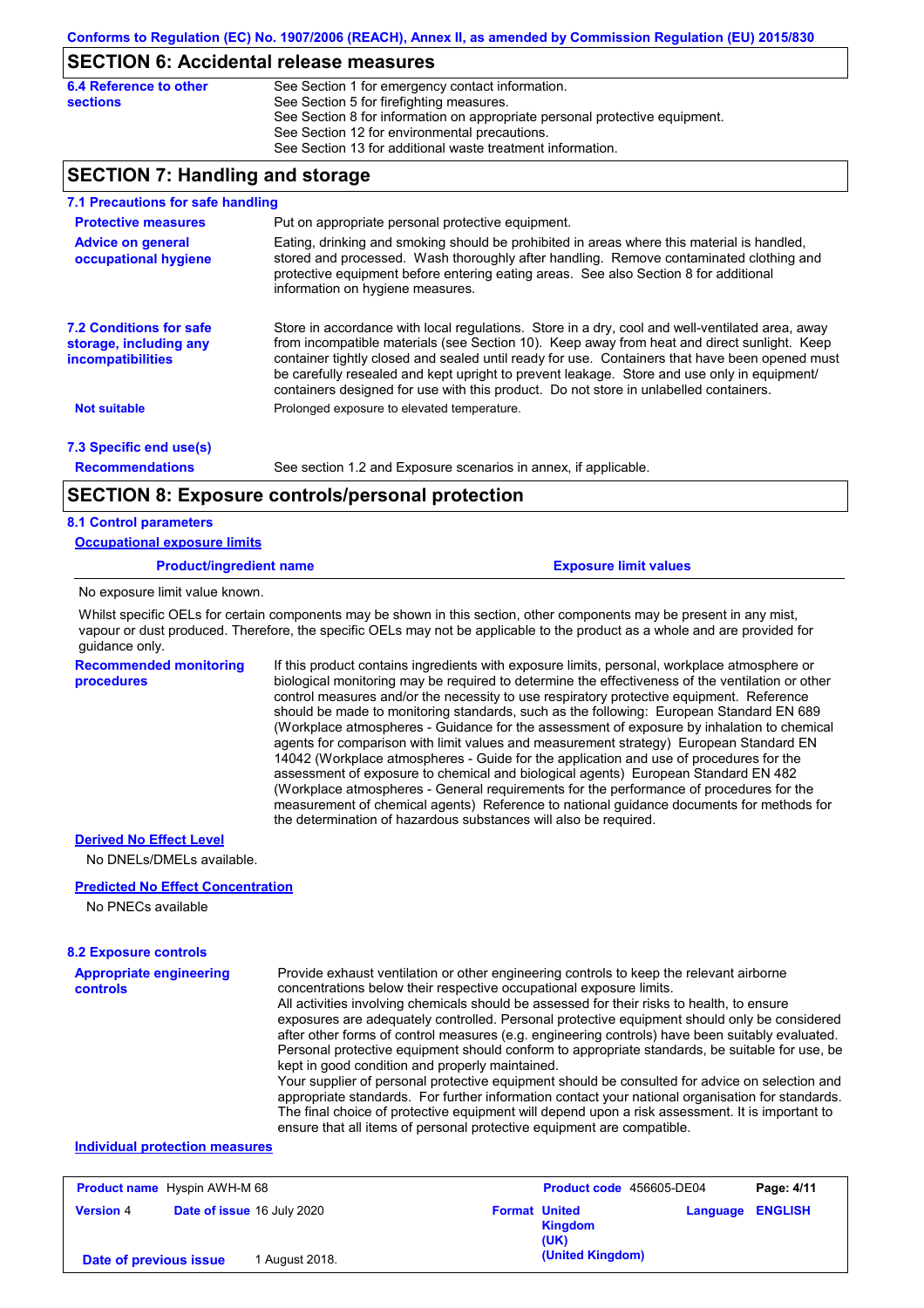## **SECTION 8: Exposure controls/personal protection**

| <b>Hygiene measures</b>             | Wash hands, forearms and face thoroughly after handling chemical products, before eating,<br>smoking and using the lavatory and at the end of the working period. Ensure that eyewash<br>stations and safety showers are close to the workstation location.                                                                                                                                                                                                                                                                                                                                                                                       |
|-------------------------------------|---------------------------------------------------------------------------------------------------------------------------------------------------------------------------------------------------------------------------------------------------------------------------------------------------------------------------------------------------------------------------------------------------------------------------------------------------------------------------------------------------------------------------------------------------------------------------------------------------------------------------------------------------|
| <b>Respiratory protection</b>       | In case of insufficient ventilation, wear suitable respiratory equipment.<br>The correct choice of respiratory protection depends upon the chemicals being handled, the<br>conditions of work and use, and the condition of the respiratory equipment. Safety procedures<br>should be developed for each intended application. Respiratory protection equipment should<br>therefore be chosen in consultation with the supplier/manufacturer and with a full assessment<br>of the working conditions.                                                                                                                                             |
| <b>Eye/face protection</b>          | Safety glasses with side shields.                                                                                                                                                                                                                                                                                                                                                                                                                                                                                                                                                                                                                 |
| <b>Skin protection</b>              |                                                                                                                                                                                                                                                                                                                                                                                                                                                                                                                                                                                                                                                   |
| <b>Hand protection</b>              | <b>General Information:</b>                                                                                                                                                                                                                                                                                                                                                                                                                                                                                                                                                                                                                       |
|                                     | Because specific work environments and material handling practices vary, safety procedures<br>should be developed for each intended application. The correct choice of protective gloves<br>depends upon the chemicals being handled, and the conditions of work and use. Most gloves<br>provide protection for only a limited time before they must be discarded and replaced (even the<br>best chemically resistant gloves will break down after repeated chemical exposures).                                                                                                                                                                  |
|                                     | Gloves should be chosen in consultation with the supplier / manufacturer and taking account of<br>a full assessment of the working conditions.                                                                                                                                                                                                                                                                                                                                                                                                                                                                                                    |
|                                     | Recommended: Nitrile gloves.<br><b>Breakthrough time:</b>                                                                                                                                                                                                                                                                                                                                                                                                                                                                                                                                                                                         |
|                                     | Breakthrough time data are generated by glove manufacturers under laboratory test conditions<br>and represent how long a glove can be expected to provide effective permeation resistance. It<br>is important when following breakthrough time recommendations that actual workplace<br>conditions are taken into account. Always consult with your glove supplier for up-to-date<br>technical information on breakthrough times for the recommended glove type.<br>Our recommendations on the selection of gloves are as follows:                                                                                                                |
|                                     | Continuous contact:                                                                                                                                                                                                                                                                                                                                                                                                                                                                                                                                                                                                                               |
|                                     | Gloves with a minimum breakthrough time of 240 minutes, or >480 minutes if suitable gloves<br>can be obtained.<br>If suitable gloves are not available to offer that level of protection, gloves with shorter<br>breakthrough times may be acceptable as long as appropriate glove maintenance and<br>replacement regimes are determined and adhered to.                                                                                                                                                                                                                                                                                          |
|                                     | Short-term / splash protection:                                                                                                                                                                                                                                                                                                                                                                                                                                                                                                                                                                                                                   |
|                                     | Recommended breakthrough times as above.<br>It is recognised that for short-term, transient exposures, gloves with shorter breakthrough times<br>may commonly be used. Therefore, appropriate maintenance and replacement regimes must<br>be determined and rigorously followed.                                                                                                                                                                                                                                                                                                                                                                  |
|                                     | <b>Glove Thickness:</b>                                                                                                                                                                                                                                                                                                                                                                                                                                                                                                                                                                                                                           |
|                                     | For general applications, we recommend gloves with a thickness typically greater than 0.35 mm.                                                                                                                                                                                                                                                                                                                                                                                                                                                                                                                                                    |
|                                     | It should be emphasised that glove thickness is not necessarily a good predictor of glove<br>resistance to a specific chemical, as the permeation efficiency of the glove will be dependent<br>on the exact composition of the glove material. Therefore, glove selection should also be based<br>on consideration of the task requirements and knowledge of breakthrough times.<br>Glove thickness may also vary depending on the glove manufacturer, the glove type and the<br>glove model. Therefore, the manufacturers' technical data should always be taken into account<br>to ensure selection of the most appropriate glove for the task. |
|                                     | Note: Depending on the activity being conducted, gloves of varying thickness may be required<br>for specific tasks. For example:                                                                                                                                                                                                                                                                                                                                                                                                                                                                                                                  |
|                                     | • Thinner gloves (down to 0.1 mm or less) may be required where a high degree of manual<br>dexterity is needed. However, these gloves are only likely to give short duration protection and<br>would normally be just for single use applications, then disposed of.                                                                                                                                                                                                                                                                                                                                                                              |
|                                     | • Thicker gloves (up to 3 mm or more) may be required where there is a mechanical (as well<br>as a chemical) risk i.e. where there is abrasion or puncture potential.                                                                                                                                                                                                                                                                                                                                                                                                                                                                             |
| <b>Product name</b> Hyspin AWH-M 68 | Page: 5/11<br>Product code 456605-DE04                                                                                                                                                                                                                                                                                                                                                                                                                                                                                                                                                                                                            |

| <b>Product name</b> Hyspin AWH-M 68 |                            | Product code 456605-DE04<br>Page: 5/11                                    |  |
|-------------------------------------|----------------------------|---------------------------------------------------------------------------|--|
| <b>Version 4</b>                    | Date of issue 16 July 2020 | <b>Format United</b><br><b>Language ENGLISH</b><br><b>Kingdom</b><br>(UK) |  |
| Date of previous issue              | 1 August 2018.             | (United Kingdom)                                                          |  |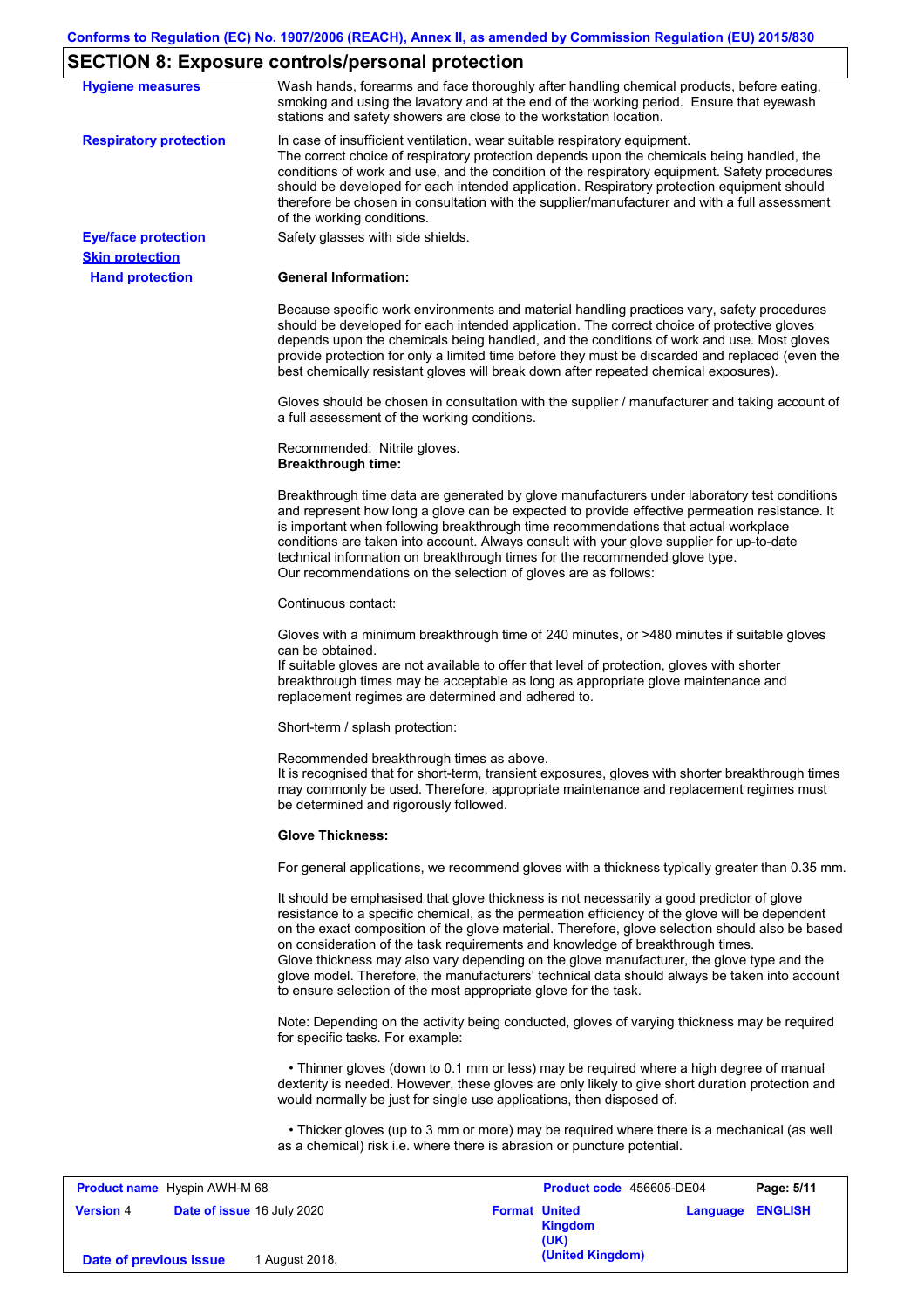## **SECTION 8: Exposure controls/personal protection**

| <b>Skin and body</b>                             | Use of protective clothing is good industrial practice.<br>Personal protective equipment for the body should be selected based on the task being<br>performed and the risks involved and should be approved by a specialist before handling this<br>product.<br>Cotton or polyester/cotton overalls will only provide protection against light superficial<br>contamination that will not soak through to the skin. Overalls should be laundered on a regular<br>basis. When the risk of skin exposure is high (e.g. when cleaning up spillages or if there is a<br>risk of splashing) then chemical resistant aprons and/or impervious chemical suits and boots<br>will be required. |
|--------------------------------------------------|---------------------------------------------------------------------------------------------------------------------------------------------------------------------------------------------------------------------------------------------------------------------------------------------------------------------------------------------------------------------------------------------------------------------------------------------------------------------------------------------------------------------------------------------------------------------------------------------------------------------------------------------------------------------------------------|
| <b>Refer to standards:</b>                       | Respiratory protection: EN 529<br>Gloves: EN 420, EN 374<br>Eye protection: EN 166<br>Filtering half-mask: EN 149<br>Filtering half-mask with valve: EN 405<br>Half-mask: EN 140 plus filter<br>Full-face mask: EN 136 plus filter<br>Particulate filters: EN 143<br>Gas/combined filters: EN 14387                                                                                                                                                                                                                                                                                                                                                                                   |
| <b>Environmental exposure</b><br><b>controls</b> | Emissions from ventilation or work process equipment should be checked to ensure they<br>comply with the requirements of environmental protection legislation. In some cases, fume<br>scrubbers, filters or engineering modifications to the process equipment will be necessary to<br>reduce emissions to acceptable levels.                                                                                                                                                                                                                                                                                                                                                         |

## **SECTION 9: Physical and chemical properties**

#### Not available. **Physical state Melting point/freezing point Initial boiling point and boiling range Vapour pressure Relative density Vapour density** Liquid. Not available. Not available. Not available. Not available. **Odour** Not available. **pH Colour** Amber. **Evaporation rate** Not available. **Auto-ignition temperature Flash point** Not available. Closed cup: >190°C (>374°F) [Pensky-Martens.] Open cup: 230°C (446°F) [Cleveland.] Not available. Not available. Not available. Not available. **Viscosity Kinematic: 67.6 mm<sup>2</sup>/s (67.6 cSt) at 40°C** Kinematic: 10.6 mm<sup>2</sup>/s (10.6 cSt) at 100°C **Odour threshold** Not available. **Partition coefficient: n-octanol/ water Upper/lower flammability or explosive limits Explosive properties Oxidising properties** Not available. **9.1 Information on basic physical and chemical properties Appearance Decomposition temperature** Not available. **Flammability (solid, gas)** Not available. **Pour point**  $-39 \degree C$ **Density** <1000 kg/m<sup>3</sup> (<1 g/cm<sup>3</sup>) at 15°C **Solubility(ies)** insoluble in water.

### **9.2 Other information**

No additional information.

| <b>Product name</b> Hyspin AWH-M 68 |                            | Product code 456605-DE04                       | Page: 6/11       |
|-------------------------------------|----------------------------|------------------------------------------------|------------------|
| <b>Version 4</b>                    | Date of issue 16 July 2020 | <b>Format United</b><br><b>Kingdom</b><br>(UK) | Language ENGLISH |
| Date of previous issue              | 1 August 2018.             | (United Kingdom)                               |                  |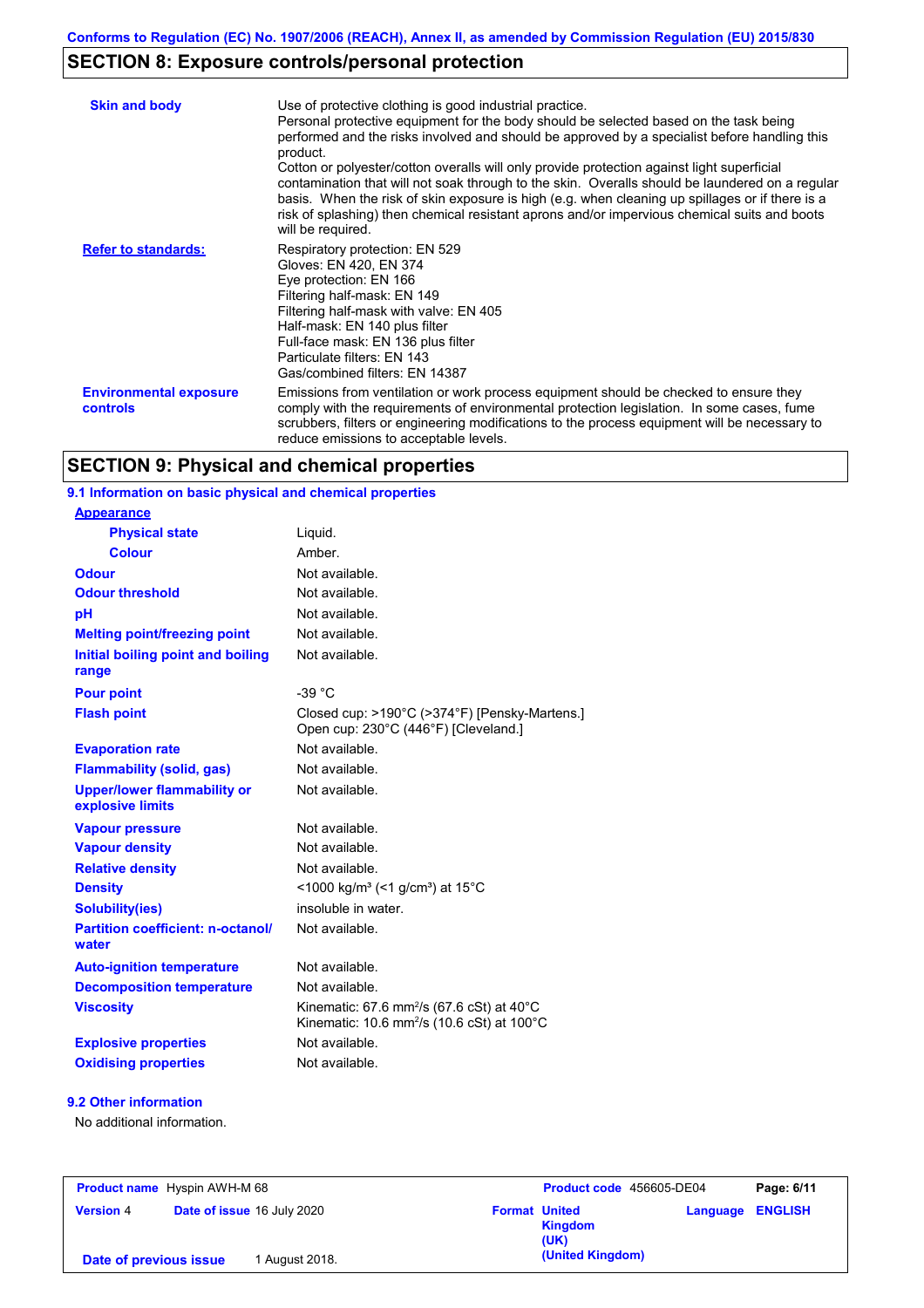| <b>SECTION 10: Stability and reactivity</b>       |                                                                                                                                                                         |  |  |
|---------------------------------------------------|-------------------------------------------------------------------------------------------------------------------------------------------------------------------------|--|--|
| <b>10.1 Reactivity</b>                            | No specific test data available for this product. Refer to Conditions to avoid and Incompatible<br>materials for additional information.                                |  |  |
| <b>10.2 Chemical stability</b>                    | The product is stable.                                                                                                                                                  |  |  |
| <b>10.3 Possibility of</b><br>hazardous reactions | Under normal conditions of storage and use, hazardous reactions will not occur.<br>Under normal conditions of storage and use, hazardous polymerisation will not occur. |  |  |
| <b>10.4 Conditions to avoid</b>                   | Avoid all possible sources of ignition (spark or flame).                                                                                                                |  |  |
| 10.5 Incompatible materials                       | Reactive or incompatible with the following materials: oxidising materials.                                                                                             |  |  |
| <b>10.6 Hazardous</b><br>decomposition products   | Under normal conditions of storage and use, hazardous decomposition products should not be<br>produced.                                                                 |  |  |

## **SECTION 11: Toxicological information**

| 11.1 Information on toxicological effects          |                                                                                                                   |
|----------------------------------------------------|-------------------------------------------------------------------------------------------------------------------|
| <b>Acute toxicity estimates</b>                    |                                                                                                                   |
| Not available.                                     |                                                                                                                   |
| <b>Information on likely</b><br>routes of exposure | Routes of entry anticipated: Dermal, Inhalation.                                                                  |
| <b>Potential acute health effects</b>              |                                                                                                                   |
| <b>Inhalation</b>                                  | Vapour inhalation under ambient conditions is not normally a problem due to low vapour<br>pressure.               |
| <b>Ingestion</b>                                   | No known significant effects or critical hazards.                                                                 |
| <b>Skin contact</b>                                | Defatting to the skin. May cause skin dryness and irritation.                                                     |
| <b>Eye contact</b>                                 | No known significant effects or critical hazards.                                                                 |
|                                                    | Symptoms related to the physical, chemical and toxicological characteristics                                      |
| <b>Inhalation</b>                                  | No specific data.                                                                                                 |
| <b>Ingestion</b>                                   | No specific data.                                                                                                 |
| <b>Skin contact</b>                                | Adverse symptoms may include the following:<br>irritation<br>dryness<br>cracking                                  |
| <b>Eye contact</b>                                 | No specific data.                                                                                                 |
|                                                    | Delayed and immediate effects as well as chronic effects from short and long-term exposure                        |
| <b>Inhalation</b>                                  | Overexposure to the inhalation of airborne droplets or aerosols may cause irritation of the<br>respiratory tract. |
| <b>Ingestion</b>                                   | Ingestion of large quantities may cause nausea and diarrhoea.                                                     |
| <b>Skin contact</b>                                | Prolonged or repeated contact can defat the skin and lead to irritation and/or dermatitis.                        |
| <b>Eye contact</b>                                 | Potential risk of transient stinging or redness if accidental eye contact occurs.                                 |
| <b>Potential chronic health effects</b>            |                                                                                                                   |
| <b>General</b>                                     | No known significant effects or critical hazards.                                                                 |
| <b>Carcinogenicity</b>                             | No known significant effects or critical hazards.                                                                 |
| <b>Mutagenicity</b>                                | No known significant effects or critical hazards.                                                                 |
| <b>Developmental effects</b>                       | No known significant effects or critical hazards.                                                                 |
| <b>Fertility effects</b>                           | No known significant effects or critical hazards.                                                                 |

## **SECTION 12: Ecological information**

**12.1 Toxicity**

**Environmental hazards** Not classified as dangerous

## **12.2 Persistence and degradability**

Expected to be biodegradable.

### **12.3 Bioaccumulative potential**

| <b>Product name</b> Hyspin AWH-M 68 |  |                            | Product code 456605-DE04 |                        | Page: 7/11              |  |
|-------------------------------------|--|----------------------------|--------------------------|------------------------|-------------------------|--|
| <b>Version 4</b>                    |  | Date of issue 16 July 2020 | <b>Format United</b>     | <b>Kingdom</b><br>(UK) | <b>Language ENGLISH</b> |  |
| Date of previous issue              |  | 1 August 2018.             |                          | (United Kingdom)       |                         |  |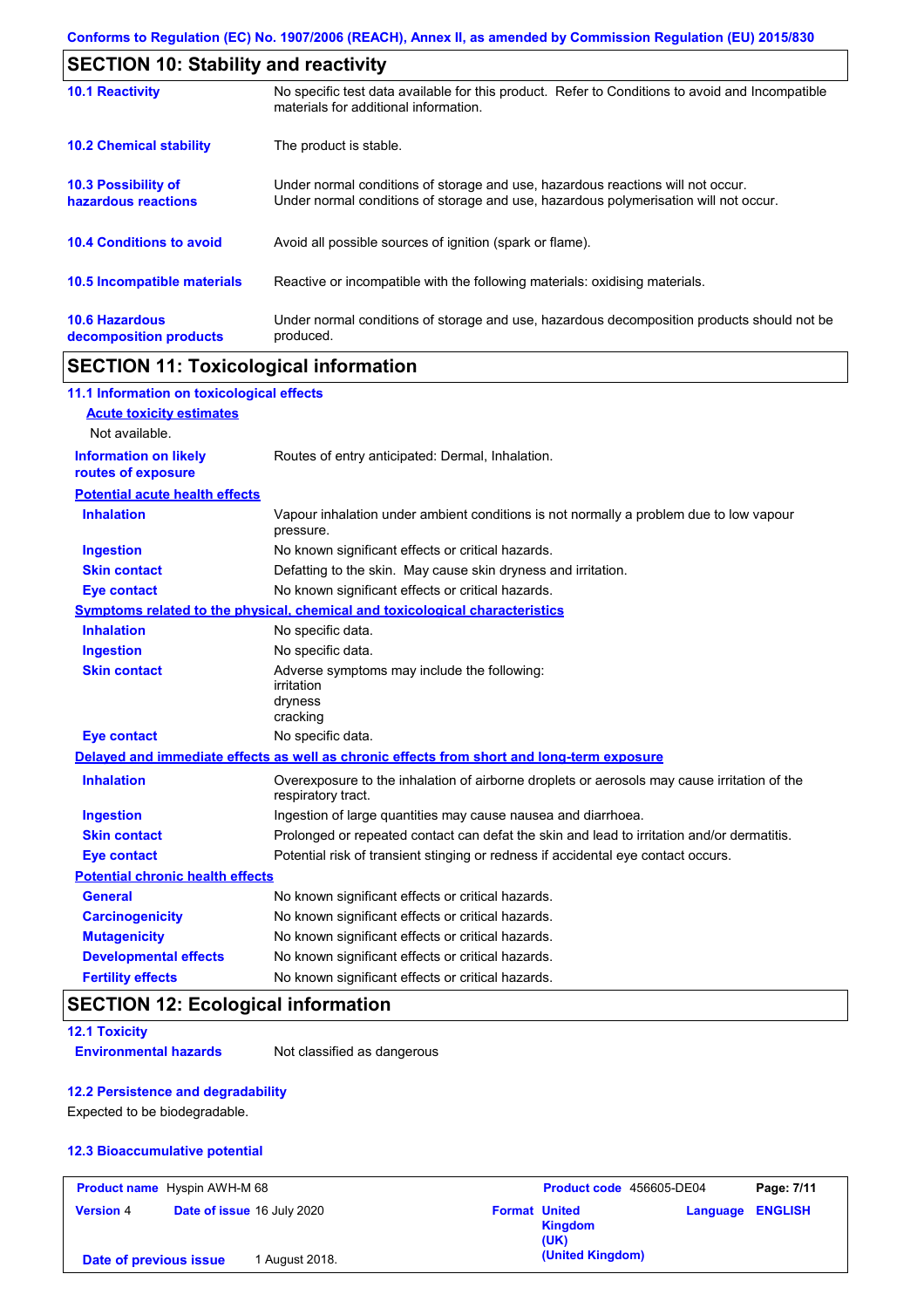## **SECTION 12: Ecological information**

This product is not expected to bioaccumulate through food chains in the environment.

| <b>12.4 Mobility in soil</b>                            |                                                                      |  |  |  |  |
|---------------------------------------------------------|----------------------------------------------------------------------|--|--|--|--|
| <b>Soil/water partition</b><br><b>coefficient (Koc)</b> | Not available.                                                       |  |  |  |  |
| <b>Mobility</b>                                         | Spillages may penetrate the soil causing ground water contamination. |  |  |  |  |

#### **12.5 Results of PBT and vPvB assessment**

Product does not meet the criteria for PBT or vPvB according to Regulation (EC) No. 1907/2006, Annex XIII.

| 12.6 Other adverse effects          |                                                                                                                           |
|-------------------------------------|---------------------------------------------------------------------------------------------------------------------------|
| <b>Other ecological information</b> | Spills may form a film on water surfaces causing physical damage to organisms. Oxygen<br>transfer could also be impaired. |

## **SECTION 13: Disposal considerations**

#### **13.1 Waste treatment methods**

#### **Product**

**Methods of disposal**

Within the present knowledge of the supplier, this product is not regarded as hazardous waste, as defined by EU Directive 2008/98/EC. Where possible, arrange for product to be recycled. Dispose of via an authorised person/ licensed waste disposal contractor in accordance with local regulations.

**European waste catalogue (EWC)**

| Waste code | <b>Waste designation</b>                      |  |  |  |
|------------|-----------------------------------------------|--|--|--|
| $130110*$  | Imineral based non-chlorinated hydraulic oils |  |  |  |

However, deviation from the intended use and/or the presence of any potential contaminants may require an alternative waste disposal code to be assigned by the end user.

### **Packaging**

**Methods of disposal**

**Hazardous waste**

Where possible, arrange for product to be recycled. Dispose of via an authorised person/ licensed waste disposal contractor in accordance with local regulations.

| Waste code                 | European waste catalogue (EWC)                                                                                                                                                                                                          |  |  |  |
|----------------------------|-----------------------------------------------------------------------------------------------------------------------------------------------------------------------------------------------------------------------------------------|--|--|--|
| 15 01 10*                  | packaging containing residues of or contaminated by hazardous substances                                                                                                                                                                |  |  |  |
| <b>Special precautions</b> | This material and its container must be disposed of in a safe way. Empty containers or liners<br>may retain some product residues. Avoid dispersal of spilt material and runoff and contact with<br>soil, waterways, drains and sewers. |  |  |  |
| <b>References</b>          | Commission 2014/955/EU<br>Directive 2008/98/EC                                                                                                                                                                                          |  |  |  |

## **SECTION 14: Transport information**

|                                           | <b>ADR/RID</b> | <b>ADN</b>     | <b>IMDG</b>    | <b>IATA</b>    |
|-------------------------------------------|----------------|----------------|----------------|----------------|
| 14.1 UN number                            | Not regulated. | Not regulated. | Not regulated. | Not regulated. |
| 14.2 UN proper<br>shipping name           |                |                |                |                |
| <b>14.3 Transport</b><br>hazard class(es) |                |                |                |                |
| <b>14.4 Packing</b><br>group              |                |                |                |                |
| 14.5<br><b>Environmental</b><br>hazards   | No.            | No.            | No.            | No.            |
| <b>Additional</b><br>information          |                |                | -              |                |

| <b>Product name</b> Hyspin AWH-M 68 |                                   |                | <b>Product code</b> 456605-DE04 |                        | Page: 8/11              |  |
|-------------------------------------|-----------------------------------|----------------|---------------------------------|------------------------|-------------------------|--|
| <b>Version 4</b>                    | <b>Date of issue 16 July 2020</b> |                | <b>Format United</b>            | <b>Kingdom</b><br>(UK) | <b>Language ENGLISH</b> |  |
| Date of previous issue              |                                   | 1 August 2018. |                                 | (United Kingdom)       |                         |  |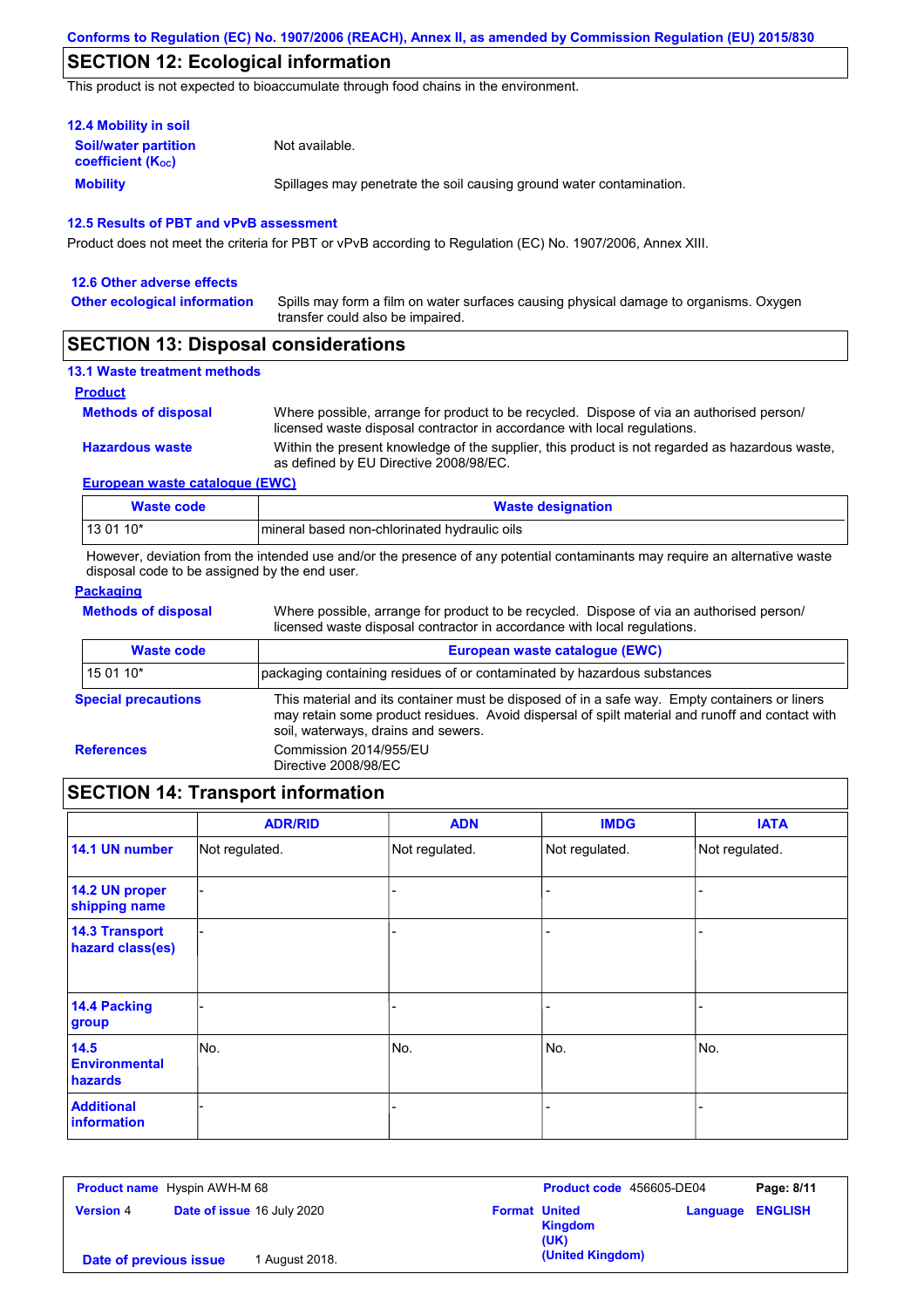| Conforms to Regulation (EC) No. 1907/2006 (REACH), Annex II, as amended by Commission Regulation (EU) 2015/830 |                                                                                                                                                                                           |  |  |  |
|----------------------------------------------------------------------------------------------------------------|-------------------------------------------------------------------------------------------------------------------------------------------------------------------------------------------|--|--|--|
| <b>SECTION 14: Transport information</b>                                                                       |                                                                                                                                                                                           |  |  |  |
| <b>14.6 Special precautions for</b><br>user                                                                    | Not available.                                                                                                                                                                            |  |  |  |
| <b>14.7 Transport in bulk</b><br>according to Annex II of<br><b>Marpol and the IBC Code</b>                    | Not available.                                                                                                                                                                            |  |  |  |
| <b>SECTION 15: Regulatory information</b>                                                                      |                                                                                                                                                                                           |  |  |  |
|                                                                                                                | 15.1 Safety, health and environmental regulations/legislation specific for the substance or mixture                                                                                       |  |  |  |
| EU Regulation (EC) No. 1907/2006 (REACH)                                                                       |                                                                                                                                                                                           |  |  |  |
|                                                                                                                | <b>Annex XIV - List of substances subject to authorisation</b>                                                                                                                            |  |  |  |
| <b>Annex XIV</b>                                                                                               |                                                                                                                                                                                           |  |  |  |
| None of the components are listed.                                                                             |                                                                                                                                                                                           |  |  |  |
| <b>Substances of very high concern</b>                                                                         |                                                                                                                                                                                           |  |  |  |
| None of the components are listed.                                                                             |                                                                                                                                                                                           |  |  |  |
| <b>Other regulations</b>                                                                                       |                                                                                                                                                                                           |  |  |  |
| <b>REACH Status</b>                                                                                            | The company, as identified in Section 1, sells this product in the EU in compliance with the<br>current requirements of REACH.                                                            |  |  |  |
| <b>United States inventory</b><br>(TSCA 8b)                                                                    | All components are active or exempted.                                                                                                                                                    |  |  |  |
| <b>Australia inventory (AICS)</b>                                                                              | All components are listed or exempted.                                                                                                                                                    |  |  |  |
| <b>Canada inventory</b>                                                                                        | All components are listed or exempted.                                                                                                                                                    |  |  |  |
| <b>China inventory (IECSC)</b>                                                                                 | All components are listed or exempted.                                                                                                                                                    |  |  |  |
| <b>Japan inventory (ENCS)</b>                                                                                  | All components are listed or exempted.                                                                                                                                                    |  |  |  |
| <b>Korea inventory (KECI)</b>                                                                                  | All components are listed or exempted.                                                                                                                                                    |  |  |  |
| <b>Philippines inventory</b><br>(PICCS)                                                                        | All components are listed or exempted.                                                                                                                                                    |  |  |  |
| <b>Taiwan Chemical</b><br><b>Substances Inventory</b><br>(TCSI)                                                | All components are listed or exempted.                                                                                                                                                    |  |  |  |
| Ozone depleting substances (1005/2009/EU)                                                                      |                                                                                                                                                                                           |  |  |  |
| Not listed.                                                                                                    |                                                                                                                                                                                           |  |  |  |
| Prior Informed Consent (PIC) (649/2012/EU)                                                                     |                                                                                                                                                                                           |  |  |  |
| Not listed.                                                                                                    |                                                                                                                                                                                           |  |  |  |
|                                                                                                                |                                                                                                                                                                                           |  |  |  |
| <b>EU - Water framework directive - Priority substances</b>                                                    |                                                                                                                                                                                           |  |  |  |
| Mone of the components are listed.                                                                             |                                                                                                                                                                                           |  |  |  |
| <b>Seveso Directive</b>                                                                                        |                                                                                                                                                                                           |  |  |  |
| This product is not controlled under the Seveso Directive.                                                     |                                                                                                                                                                                           |  |  |  |
| <b>15.2 Chemical safety</b><br>assessment                                                                      | A Chemical Safety Assessment has been carried out for one or more of the substances within<br>this mixture. A Chemical Safety Assessment has not been carried out for the mixture itself. |  |  |  |
| <b>SECTION 16: Other information</b>                                                                           |                                                                                                                                                                                           |  |  |  |
| <b>Abbreviations and acronyms</b>                                                                              | ADN = European Provisions concerning the International Carriage of Dangerous Goods by                                                                                                     |  |  |  |
|                                                                                                                | Inland Waterway                                                                                                                                                                           |  |  |  |

| Road<br>$ATE = Acute Toxicity Estimate$<br>BCF = Bioconcentration Factor<br>CAS = Chemical Abstracts Service<br>CSA = Chemical Safety Assessment<br>CSR = Chemical Safety Report<br>DMEL = Derived Minimal Effect Level<br>DNEL = Derived No Effect Level<br>ES = Exposure Scenario | ADR = The European Agreement concerning the International Carriage of Dangerous Goods by<br>CLP = Classification, Labelling and Packaging Regulation [Regulation (EC) No. 1272/2008]<br>EINECS = European Inventory of Existing Commercial chemical Substances |
|-------------------------------------------------------------------------------------------------------------------------------------------------------------------------------------------------------------------------------------------------------------------------------------|----------------------------------------------------------------------------------------------------------------------------------------------------------------------------------------------------------------------------------------------------------------|
| <b>Product name</b> Hyspin AWH-M 68                                                                                                                                                                                                                                                 | Page: 9/11<br><b>Product code</b> 456605-DE04                                                                                                                                                                                                                  |

| <b>Product name</b> Hyspin AWH-M 68 |                            |                |                      | Product code 456605-DE04 |                         | Page: 9/11 |
|-------------------------------------|----------------------------|----------------|----------------------|--------------------------|-------------------------|------------|
| <b>Version 4</b>                    | Date of issue 16 July 2020 |                | <b>Format United</b> | <b>Kingdom</b><br>(UK)   | <b>Language ENGLISH</b> |            |
| Date of previous issue              |                            | 1 August 2018. |                      | (United Kingdom)         |                         |            |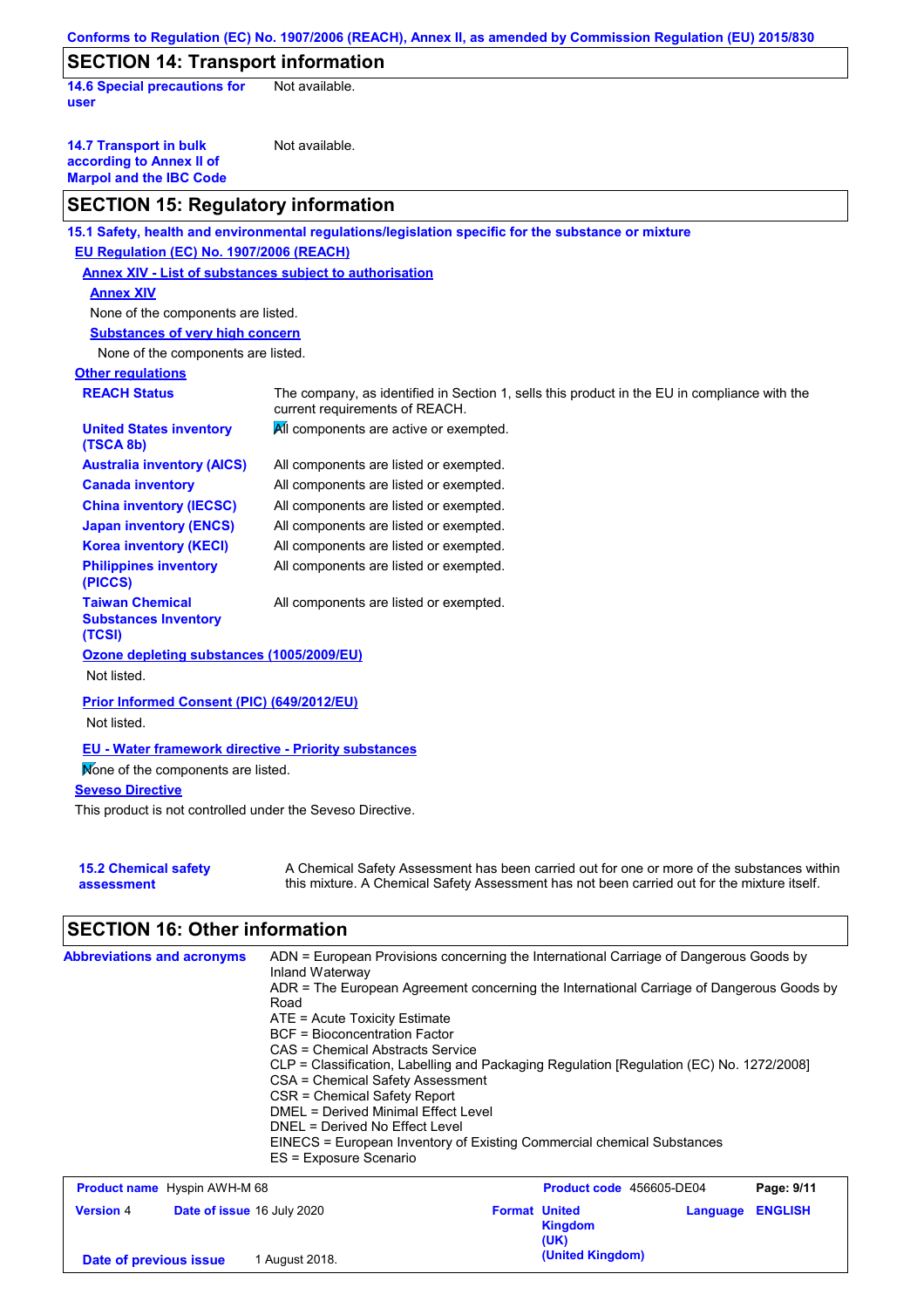## **SECTION 16: Other information**

| EUH statement = CLP-specific Hazard statement                                           |
|-----------------------------------------------------------------------------------------|
| EWC = European Waste Catalogue                                                          |
| GHS = Globally Harmonized System of Classification and Labelling of Chemicals           |
| IATA = International Air Transport Association                                          |
| IBC = Intermediate Bulk Container                                                       |
| <b>IMDG = International Maritime Dangerous Goods</b>                                    |
| LogPow = logarithm of the octanol/water partition coefficient                           |
| MARPOL = International Convention for the Prevention of Pollution From Ships, 1973 as   |
| modified by the Protocol of 1978. ("Marpol" = marine pollution)                         |
| OECD = Organisation for Economic Co-operation and Development                           |
| PBT = Persistent. Bioaccumulative and Toxic                                             |
| <b>PNEC = Predicted No Effect Concentration</b>                                         |
| REACH = Registration, Evaluation, Authorisation and Restriction of Chemicals Regulation |
| [Regulation (EC) No. 1907/2006]                                                         |
| RID = The Regulations concerning the International Carriage of Dangerous Goods by Rail  |
| <b>RRN = REACH Registration Number</b>                                                  |
| SADT = Self-Accelerating Decomposition Temperature                                      |
| SVHC = Substances of Very High Concern                                                  |
| STOT-RE = Specific Target Organ Toxicity - Repeated Exposure                            |
| STOT-SE = Specific Target Organ Toxicity - Single Exposure                              |
| TWA = Time weighted average                                                             |
| $UN = United Nations$                                                                   |
| $UVCB = Complex\;hydrocarbon\; substance$                                               |
| VOC = Volatile Organic Compound                                                         |
| vPvB = Very Persistent and Very Bioaccumulative                                         |
| Varies = may contain one or more of the following 64741-88-4 / RRN 01-2119488706-23,    |
| 64741-89-5 / RRN 01-2119487067-30, 64741-95-3 / RRN 01-2119487081-40, 64741-96-4/ RRN   |
| 01-2119483621-38, 64742-01-4 / RRN 01-2119488707-21, 64742-44-5 / RRN                   |
| 01-2119985177-24, 64742-45-6, 64742-52-5 / RRN 01-2119467170-45, 64742-53-6 / RRN       |
| 01-2119480375-34, 64742-54-7 / RRN 01-2119484627-25, 64742-55-8 / RRN                   |
| 01-2119487077-29, 64742-56-9 / RRN 01-2119480132-48, 64742-57-0 / RRN                   |
| 01-2119489287-22, 64742-58-1, 64742-62-7 / RRN 01-2119480472-38, 64742-63-8,            |
| 64742-65-0 / RRN 01-2119471299-27, 64742-70-7 / RRN 01-2119487080-42, 72623-85-9 /      |
| RRN 01-2119555262-43, 72623-86-0 / RRN 01-2119474878-16, 72623-87-1 / RRN               |
| 01-2119474889-13                                                                        |
|                                                                                         |

#### **Procedure used to derive the classification according to Regulation (EC) No. 1272/2008 [CLP/GHS]**

| <b>Classification</b>                                                      |                            |                                               | <b>Justification</b>                  |  |
|----------------------------------------------------------------------------|----------------------------|-----------------------------------------------|---------------------------------------|--|
| Not classified.                                                            |                            |                                               |                                       |  |
| <b>Full text of abbreviated H</b><br>H <sub>304</sub><br><b>statements</b> |                            | May be fatal if swallowed and enters airways. |                                       |  |
| <b>Full text of classifications</b><br>[CLP/GHS]                           | Asp. Tox. 1, H304          |                                               | <b>ASPIRATION HAZARD - Category 1</b> |  |
| <b>History</b>                                                             |                            |                                               |                                       |  |
| Date of issue/Date of<br>revision                                          | 16/07/2020.                |                                               |                                       |  |
| Date of previous issue                                                     | 01/08/2018.                |                                               |                                       |  |
| <b>Prepared by</b>                                                         | <b>Product Stewardship</b> |                                               |                                       |  |

### *I***</del> Indicates information that has changed from previously issued version.**

### **Notice to reader**

All reasonably practicable steps have been taken to ensure this data sheet and the health, safety and environmental information contained in it is accurate as of the date specified below. No warranty or representation, express or implied is made as to the accuracy or completeness of the data and information in this data sheet.

The data and advice given apply when the product is sold for the stated application or applications. You should not use the product other than for the stated application or applications without seeking advice from BP Group.

It is the user's obligation to evaluate and use this product safely and to comply with all applicable laws and regulations. The BP Group shall not be responsible for any damage or injury resulting from use, other than the stated product use of the material, from any failure to adhere to recommendations, or from any hazards inherent in the nature of the material. Purchasers of the product for supply to a third party for use at work, have a duty to take all necessary steps to ensure that any person handling or using the product is provided with the information in this sheet. Employers have a duty to tell employees and others who may be affected of any hazards described in this sheet and of any precautions that should be taken. You can contact the BP Group to ensure that this document is the most current available. Alteration of this document is strictly prohibited.

| <b>Product name</b> Hyspin AWH-M 68 |                                   |                | Product code 456605-DE04 |                        | Page: 10/11             |  |
|-------------------------------------|-----------------------------------|----------------|--------------------------|------------------------|-------------------------|--|
| <b>Version 4</b>                    | <b>Date of issue 16 July 2020</b> |                | <b>Format United</b>     | <b>Kingdom</b><br>(UK) | <b>Language ENGLISH</b> |  |
| Date of previous issue              |                                   | 1 August 2018. |                          | (United Kingdom)       |                         |  |